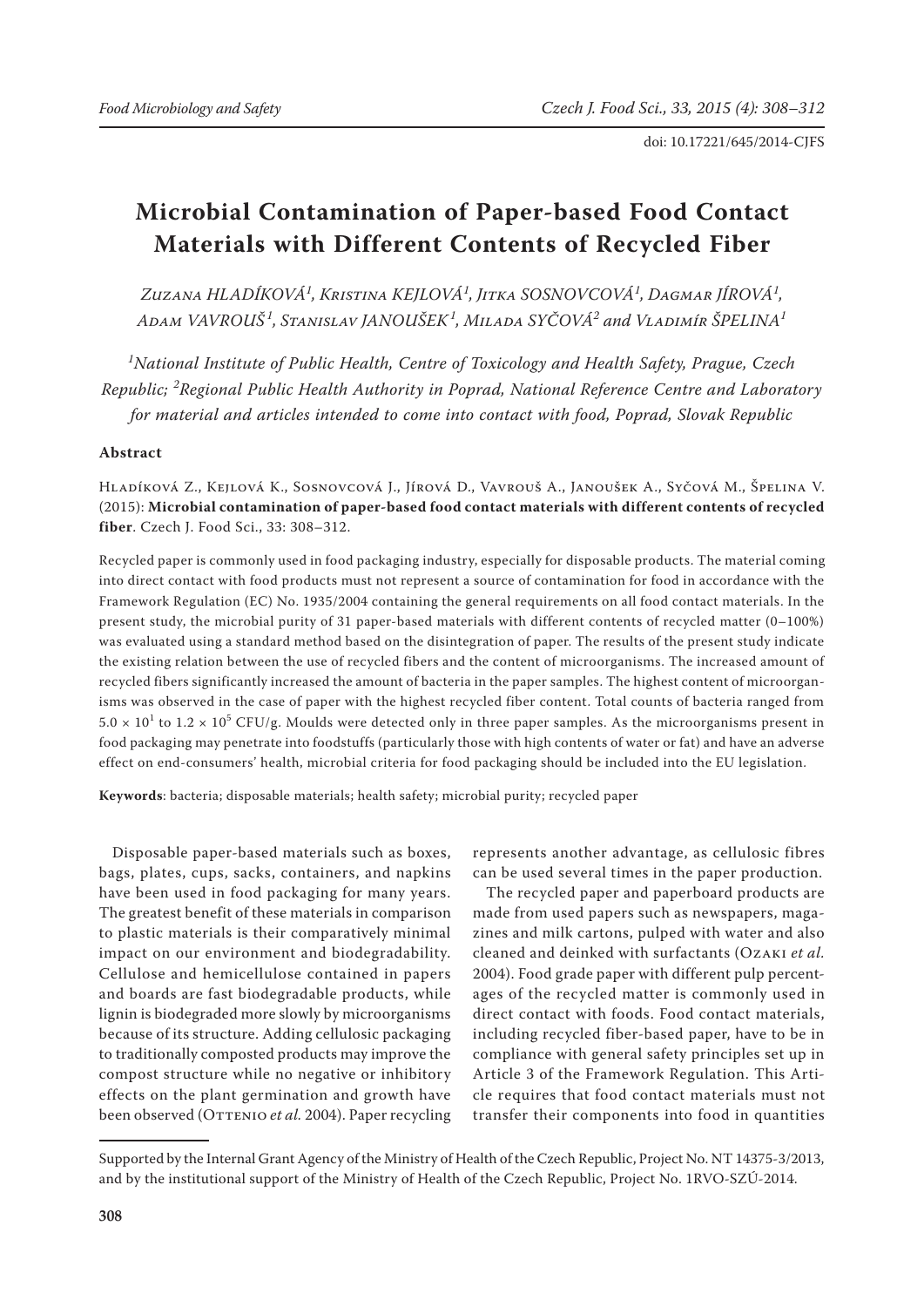that could endanger human health, change the food composition in an unacceptable way or deteriorate its taste and odour. This means that recycled paper for the food contact should not allow the migration of hazardous components potentially endangering human health (Triantafyllou *et al.* 2007). The requirements on the food packaging have increased significantly over recent decades. In addition to the material-related and environment-related safety aspects of packaging that is in direct contact with the products, namely the transfer of xenobiotics to the foods, tightness, mechanical strength, and the ability to be resealed, increasing demands are also being put on the microbiological-hygienic safety of the food packaging (HENNLICH 2011).

Monitoring of the microbial purity of the packaging materials, starting with the production of paper, is an essential step for the protection of foodstuffs from microbial contamination. Paper production takes place in an open unsterile environment, in which water content of the slurry in the headbox (tank in which the papermaking materials are mixed and fed on the wire), pH, and temperature are favourable for the microbial growth (Väisänen *et al.* 1991). The main sources of microbial contamination in paper mills are recycled water, raw materials, parts of the machinery and the factory environment (Blanco *et al.* 1996). The extreme temperatures in the mill dryers kill most, if not all, microbial cells, but the heat-resistant spores will likely survive and thus contaminate the machinery as well as the finished paper products (McCusky GENDRON et al. 2012). Bacteria and fungi present in the paper and paperboard may penetrate from the packaging into the food where they find ideal conditions for the growth, causing serious health problems (Guzińska *et al.* 2012).

The aim of this research was to evaluate the microbial purity of paper-based food contact materials with different contents of recycled fiber.

### **MATERIAL AND METHODS**

*Test paper*-*based materials*. A total of 31 paper samples with varied pulp percentages of recycled matter were used. The content of recycled matter in the samples varied between 0 and 100%.

*Examination of the total number of microorganisms in paper*-*based materials*. The total number of colony forming units (CFU) of bacteria, yeasts, and moulds was estimated by the international standard

method based on disintegration of paper (ISO 8784- 1:2005). 1 g of the test paper was disintegrated in a volume of cooled sterile Ringer's solution to obtain a 1% fibre suspension free of clumps. Different dilutions of the fibre suspension were plated on nutrient agar on Petri dishes (TGEA for bacterial counts and PDA for yeasts and mould counts). Petri dishes were stored in an incubator at  $37 \pm 1^{\circ}$ C for  $48 \pm 3$  h for bacteria and  $30 \pm 1$ °C for 5 days for yeasts and moulds under aerobic conditions. After incubation, the total number of colony forming units was estimated and the concentrations of bacteria, yeasts, and moulds per 1 g of paper were calculated. The experiments were carried out in duplicate. The average values are presented in this study.

*Statistical analysis*. Statistical analysis was performed using statistical package SPSS 12 (SPSS Inc., Chicago, USA). The original data (4 groups of paper samples differing in the composition of raw materials: 0, 0–20, 50, and 90–100%) were analysed by nonparametric methods, namely by Friedman and Mann-Whitney tests. Further, the data were transformed to their logarithms and post hoc tests (Sidak method) were applied.

#### **RESULTS AND DISCUSSION**

The microbial contamination of paper-based food contact materials with different contents of recycled fibers was investigated.

Table 1 summarises the results obtained from the microbial analysis of the total numbers of bacteria and fungi in the paper samples. Total counts of bacteria ranged from  $5.0 \times 10^1$  to  $1.2 \times 10^5$  CFU/g. Filamentous fungi were detected only in three paper samples in concentrations of  $5.0 \times 10^2$  to  $1.0 \times 10^3$  CFU/g.

The results show a correlation between the recycled matter content and microbial contamination (Figure 1). Substantial differences were found in total counts of bacteria (CFU/g) within the 4 groups established on the basis of their percentage contents of recycle (0, 0–20, 50, and 90–100%).

The nonparametric Friedman test for comparing more than 2 groups of data was used. The differences between the groups compared were statistically significant  $(P < 0.001)$ . To assess the significance of the pairwise comparisons of the groups, the nonparametric Mann-Whitney test was used. Only 3 groups were compared, the 50% group was omitted as it included only 1 specimen. The first two groups with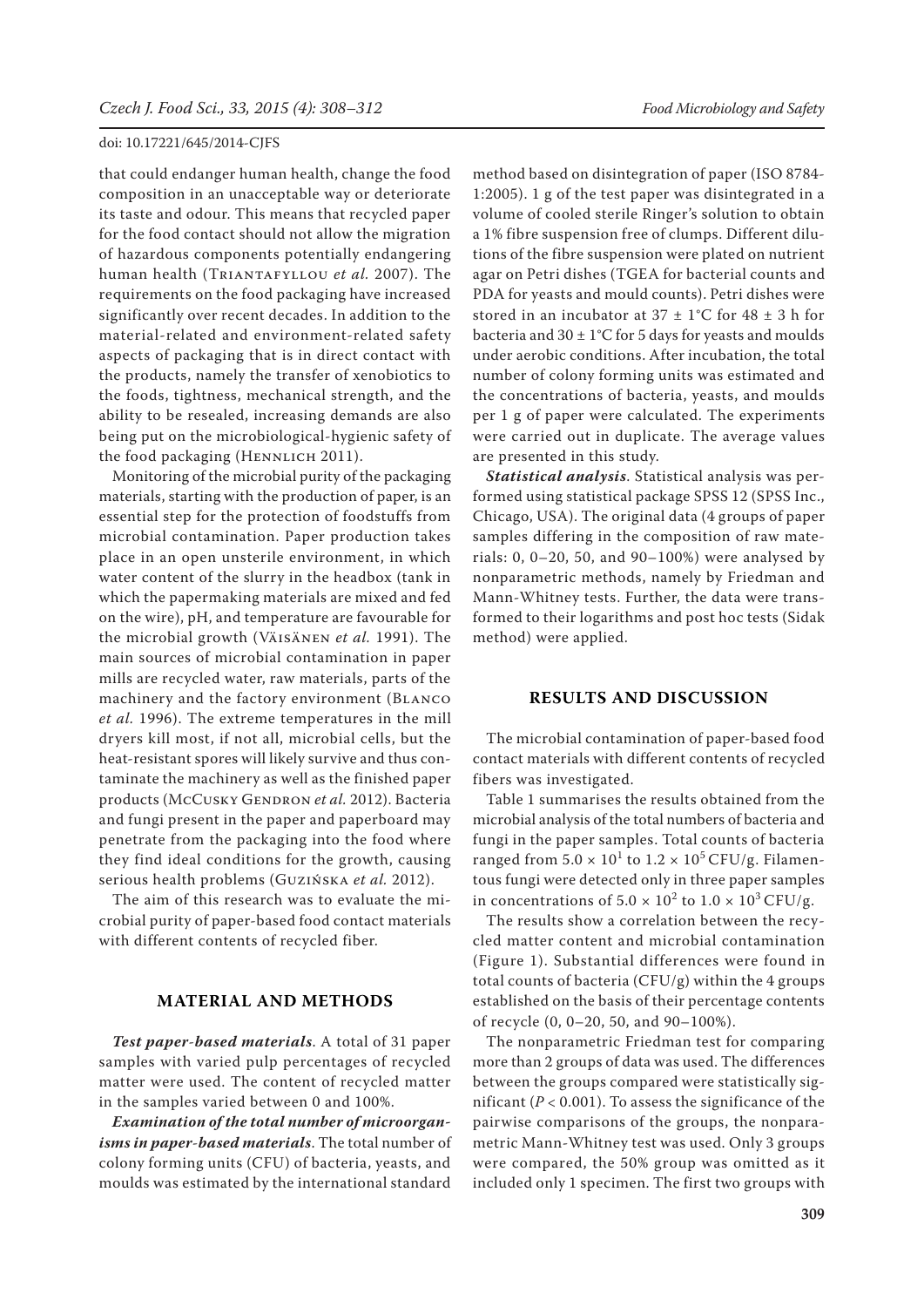| Test<br>paper | Content of<br>recycled fiber<br>$(\%)$ | Bacteria<br>number<br>(CFU/g) | Number of<br>fungi and yeasts<br>(CFU/g) |
|---------------|----------------------------------------|-------------------------------|------------------------------------------|
| 1             | $\Omega$                               |                               |                                          |
| 2             | $\overline{0}$                         | $6.0 \times 10^{2}$           |                                          |
| 3             | $\theta$                               |                               |                                          |
| 4             | $\theta$                               |                               |                                          |
| 5             | $\theta$                               |                               |                                          |
| 6             | 0 max. 20                              | $5.0 \times 10^{1}$           |                                          |
| 7             | $0$ max, $20$                          | $9.5 \times 10^{3}$           |                                          |
| 8             | 0 max. 20                              |                               |                                          |
| 9             | 0 max. 20                              |                               | $5.0 \times 10^{2}$                      |
| 10            | 0 max. 20                              |                               |                                          |
| 11            | 0 max. 20                              |                               |                                          |
| 12            | 0 max. 20                              | $2.4 \times 10^{4}$           |                                          |
| 13            | 50                                     | $5.0 \times 10^{3}$           |                                          |
| 14            | 100 (min. 90)                          | $7.0 \times 10^{3}$           |                                          |
| 15            | 100 (min. 90)                          | $3.5 \times 10^{3}$           |                                          |
| 16            | 100 (min. 90)                          | $7.0 \times 10^{3}$           |                                          |
| 17            | 100 (min. 90)                          | $1.2 \times 10^{5}$           |                                          |
| 18            | 100 (min. 90)                          | $9.5 \times 10^{4}$           |                                          |
| 19            | 100 (min. 90)                          | $8.9 \times 10^{4}$           |                                          |
| 20            | 100 (min. 90)                          | $8.2 \times 10^{4}$           |                                          |
| 21            | 100 (min. 90)                          | $6.2 \times 10^{4}$           |                                          |
| 22            | 100 (min. 90)                          | $2.5 \times 10^{4}$           |                                          |
| 23            | 100 (min. 90)                          | $8.9\times10^4$               |                                          |
| 24            | 100 (min. 90)                          | $9.8 \times 10^{4}$           | $5.0 \times 10^{2}$                      |
| 25            | 100 (min. 90)                          | $8.6 \times 10^{4}$           | $1.0 \times 10^{3}$                      |
| 26            | 100 (min. 90)                          | $9.2 \times 10^{4}$           |                                          |
| 27            | 100                                    | $1.4 \times 10^{4}$           |                                          |
| 28            | 100                                    | $6.5 \times 10^{3}$           |                                          |
| 29            | 100                                    | $2.5 \times 10^{3}$           |                                          |
| 30            | 100                                    | $4.0 \times 10^{3}$           |                                          |
| 31            | 100                                    | $1.9 \times 10^{3}$           |                                          |

Table 1. The number of bacteria, fungi and yeasts in test paper material with different content of recycled fiber

a low recycle content did not differ from each other, but both of them were significantly different from the group with a high recycle content  $(P < 0.001)$ .

Similarly, the differences between the groups were statistically significant when the data were transformed to logarithmic scale and a one-way analysis of variance was used  $(P < 0.001)$ .

The results obtained are in line with the observations of other authors.

A similar study was carried out by Guzińska *et al.* (2012) who studied microbial contamination of

### doi: 10.17221/645/2014-CJFS

various paper and paperboard materials for use in contact with food. Their study demonstrates that the number of the estimated microorganisms in paperboard was distinctly higher than in paper. The number of bacteria in paper determined by the defibering method was in the range of  $10^2 - 10^3$  CFU/g while the total amount of bacteria in paperboard was in the range of  $10^5 - 10^6$  CFU/g.

McCusky Gendron *et al.* (2012) investigated bacterial contaminants of unused paper towels made from recycled fiber (60–100%) and from 100% virgin wood pulp. According to their study, the concentration of bacteria in the recycled paper was between 100- to 1000-fold higher than in the virgin wood pulp brand. Test papers contained between  $10^2 - 10^5$  CFU/g.

Microorganisms isolated from paper-based food contact materials represented species of the genera *Bacillus.*

Suihko *et al.* (2004) studied the bacterial community in paper mills and their study indicates that many species adapted to the paper mill environment have not yet been described in other habitats. *Bacillus cereus*, *Bacillus licheniformis*, *Pseudoxanthomonas taiwanensis*, and *Paenibacillus* isolates were found in several mills, indicating a common contamination source such as paper making chemicals or wood raw material.

According to Regulation (EC) No 852/2004 on materials and articles intended to come into contact with food (Section X of this regulation) stipulates that, the packaging must not be a source of foods contamination. Furthermore, some member states of the European Union have issued specific regulations or guideline values for microbial contamination in food packaging.

A work group of the Industrial Association for Food Technology and Packaging was also established at the Fraunhofer Institute for Process Engineering



Figure 1. Correlation between content of recycled matter and increasing number of microorganisms in paper-based materials (*N* – number of microorganisms)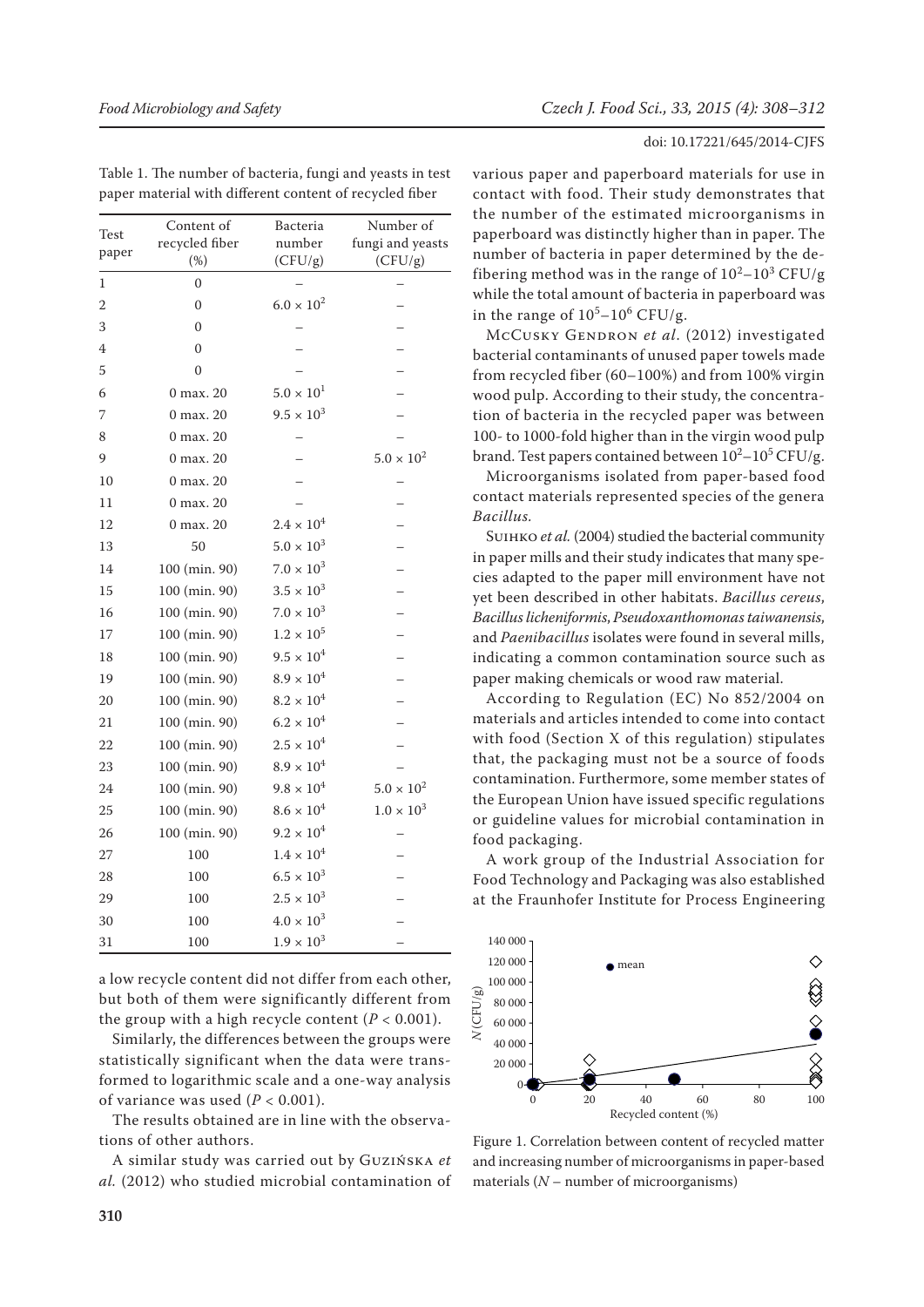and Packaging IVV in Freising. Since 2002, this group has established "Guideline values for microbiological contamination on food packaging". The values are a recommendation and do not represent are any legally binding limit values (HENNLICH 2011). Another example of the microbiological regulation is the Food Code of the Slovak Republic Part 2, Chapter 4 (2006), which regulates the microbiological requirements on foodstuffs and their package materials and packaging. Polish standard PN-P-50430:1998 stipulates health standards for paperboard and paper packaging, but microbiological demands are not contained in the standard (Guzińska *et al.* 2012). However, the proportion of packaging made from uncoated and untreated paper and board coming into direct contact with food bought by the end-consumer was estimated to be below 3.5% of all direct contact food packaging in the EU 15 Member States in 2000. Direct contact takes place primarily with dry food (approximately 50%) and with food that is to be peeled or washed (approximately 30%), so only the remaining 20% gets into contact with moist and/ or fatty food. According to the Industry Guideline for the Compliance of Paper & Board Materials and Articles for Food Contact (2012), uncoated and untreated paper and board are not suitable to pack food with a very high moisture content (for example liquid food or wet chilled products), since the exposure to high moisture will cause disintegration of the material. For these food types, coated paper and board are commonly used, and in the great majority of applications direct food contact takes place with a plastic layer.

Materials and articles, including active and intelligent materials and articles, shall be manufactured in compliance with good manufacturing practices so that, under normal or foreseeable conditions of use, they do not transfer their constituents to food in quantities which could endanger human health, bring about an unacceptable change in the composition of the food or bring about a deterioration in the organoleptic characteristics thereof (Regulation (EC) No 1935/2004, Article 3).

JOHANSSON *et al.* (2001) studied microflora and the content of endotoxin in paper with various contents of recycled fibers. According to their results, recycled papers are carriers of microbial contaminants that affect the purity of the paper. Their findings showed that endotoxins were detected in all the samples tested and correlated with the amount of the recycled material and might pose an environmental health problem. Suominen *et al.* (1997) investigated microorganisms spreading inside paperboard for extended periods of

time by non-destructive microscopic techniques. The study confirmed the need for effective and intact coating materials preventing the migration of microbes into the food. The development of active bio-packaging offering a better protection of the product in terms of quality (i.e. freshness and taste) and shelf-life, is expected (Lavoine *et al.* 2015).

# **CONCLUSIONS**

Food safety and the related issues of food protection continues to be a public health priority that requires extensive research, education, and extension efforts focused on the prevention of microbial foodborne outbreaks.

The EU microbiological criteria for foodstuffs have been revised and certain important new criteria have also been set. Commission Regulation (EC) No 2073/2005 on microbiological criteria for foodstuffs, applicable from 1 January 2006, lays down food safety criteria for certain important foodborne bacteria, their toxins and metabolites, such as *Salmonella*, *Listeria monocytogenes*, *Enterobacter sakazakii*, staphylococcal enterotoxins, and histamine in specific foodstuffs. These criteria are applicable to products placed on the market during their entire shelf-life. In addition, the regulation sets certain process hygienic criteria to indicate the correct functioning of the production process.

The EU integrated approach to food safety aims to ensure a high level of food safety within the European Union through coherent farm-to-table measures, while securing the effective functioning of the internal market. The implementation of this approach involves the development of general and specific legislative requirements based on the risk assessment.

However, the microbial requirements for food packaging have not been included into the legislation of the European Union at all. The results of the present study confirmed that the microbial contamination of paper-based foodstuff packaging containing recycled matters may pose a health safety risk and should be dealt with in the future accordingly. It is very important to include microbial criteria for food packaging into the EU legislation in the nearest future.

#### **References**

Blanco M.A., Negro C., Gaspar I., Tijero J. (1996): Slime problems in the paper and board industry. Applied Microbiology and Biotechnology, 46: 203–208.